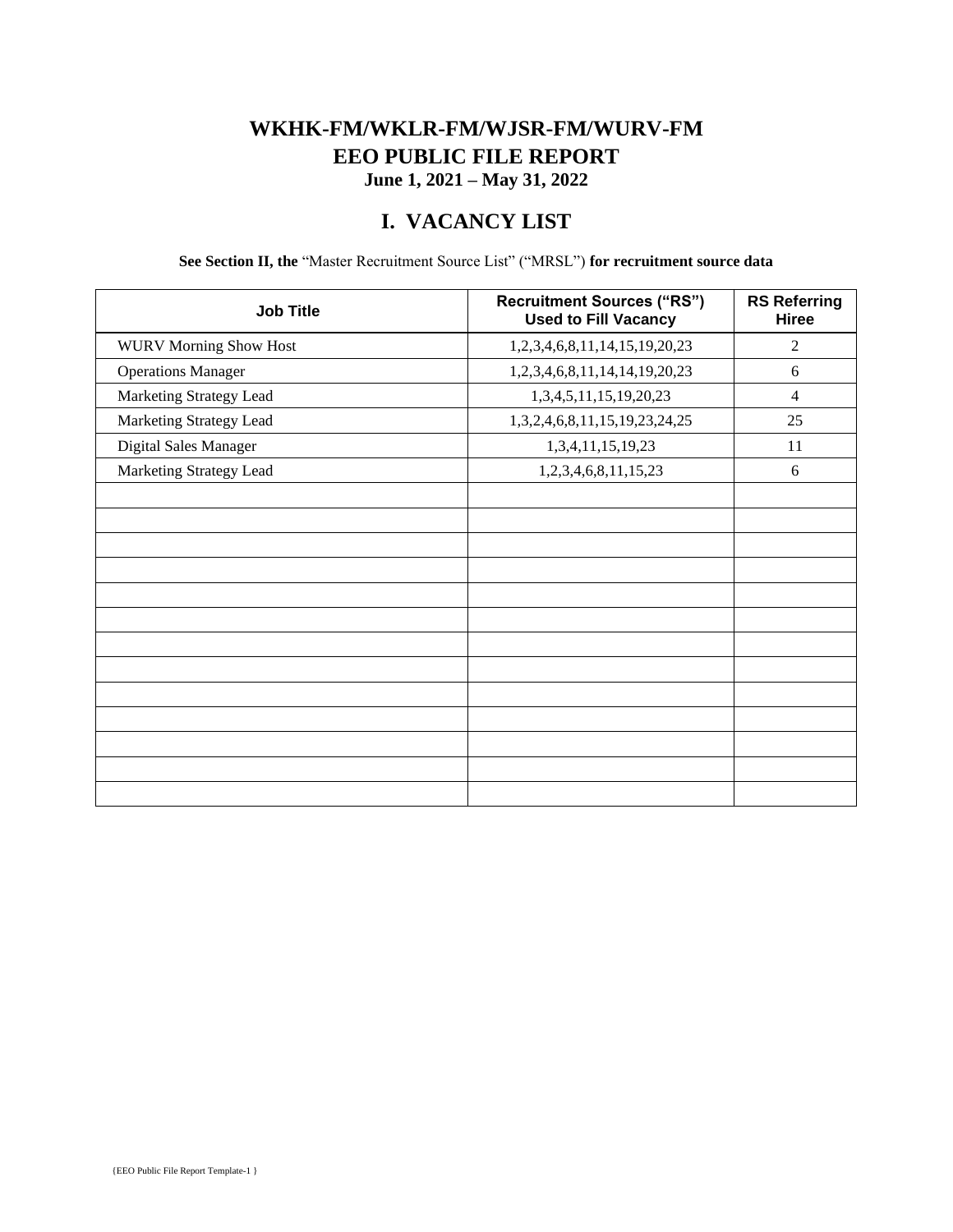#### **WKHK-FM, WJSR-FM, WKLR-FM, WURV-FM, EEO PUBLIC FILE REPORT June 1, 2021 – May 31, 2022**

# **II. MASTER RECRUITMENT SOURCE LIST ("MRSL")**

| <b>RS</b><br><b>Number</b> | <b>RS</b> Information                                                                                                                                    | <b>Source Entitled</b><br>to Vacancy<br><b>Notification?</b><br>(Yes/No) | No. of Interviewees<br><b>Referred by RS</b><br>Over<br><b>Reporting Period</b> |
|----------------------------|----------------------------------------------------------------------------------------------------------------------------------------------------------|--------------------------------------------------------------------------|---------------------------------------------------------------------------------|
| $\mathbf{1}$               | Internal Posting (located in 2nd and 3rd floor break rooms<br>and announced in monthly staff meeting)<br><b>Bob Willoughby</b>                           | No                                                                       | $\mathbf{1}$                                                                    |
| $\overline{2}$             | Bob.Willoughby@summitmediacorp.com<br>All Access<br>Joel Denver<br>JDenver@allaccess.com<br>28955 Pacific Coast Highway<br>Suite 210<br>Malibu, CA 90265 | N <sub>o</sub>                                                           | 6                                                                               |
| 3                          | On Air Advertising-all SEU stations<br><b>Brooke Rogers</b><br>Richmond.Jobs@summitmediacorp.com                                                         | N <sub>o</sub>                                                           | $\overline{4}$                                                                  |
| $\overline{4}$             | SummitMedia Websites<br><b>Brooke Rogers</b><br>Brooke.rogers@summitmediacorp.com                                                                        | N <sub>o</sub>                                                           | 6                                                                               |
| 5                          | VARTV.com<br><b>Robert Corbin</b><br>1725 Live Oak Trl<br>Suite 203<br>Virginia Beach, VA 23456                                                          | N <sub>o</sub>                                                           |                                                                                 |
| 6                          | Word-of-Mouth Referral<br><b>Brooke Rogers</b><br>804-330-5700                                                                                           | N <sub>o</sub>                                                           | 12                                                                              |
| 7                          | Radio-Info.com<br>info@radioinfo.com<br>785 Williams Street #429<br>Longmeadow, MA 01106                                                                 | N <sub>o</sub>                                                           |                                                                                 |
| 8                          | Ramp Newsletter<br>661-294-9408<br>cartermedia@gmail.com                                                                                                 | N <sub>o</sub>                                                           | $\mathbf{1}$                                                                    |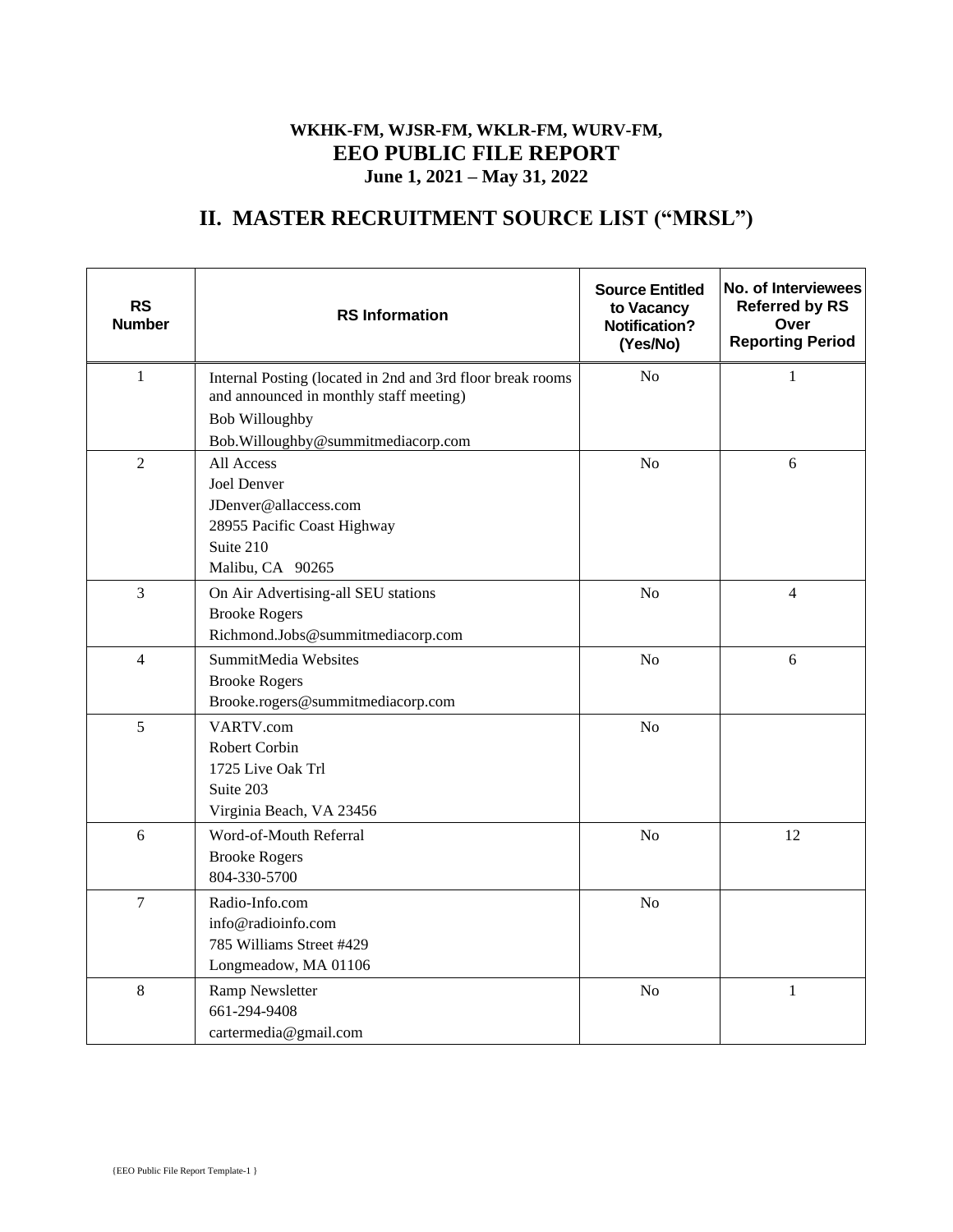| <b>RS</b><br><b>Number</b> | <b>RS</b> Information                            | <b>Source Entitled</b><br>to Vacancy<br>Notification?<br>(Yes/No) | No. of Interviewees<br><b>Referred by RS</b><br>Over<br><b>Reporting Period</b> |
|----------------------------|--------------------------------------------------|-------------------------------------------------------------------|---------------------------------------------------------------------------------|
| 9                          | Richmond Times-Dispatch                          | N <sub>o</sub>                                                    |                                                                                 |
|                            | Recruitment@Richmondtimesdispatch.com            |                                                                   |                                                                                 |
|                            | 300 E. Franklin St.                              |                                                                   |                                                                                 |
|                            | Richmond, VA 23219                               |                                                                   |                                                                                 |
| 10                         | LinkedIn<br>www.Linkedin.com                     | N <sub>o</sub>                                                    |                                                                                 |
|                            |                                                  |                                                                   |                                                                                 |
| 11                         | Indeed<br>www.Indeed.com                         | N <sub>o</sub>                                                    | 10                                                                              |
| 12                         |                                                  |                                                                   |                                                                                 |
|                            | Virginia Employment Commission<br>Dennis Woodard | N <sub>o</sub>                                                    |                                                                                 |
|                            | $(866) 832 - 2363$                               |                                                                   |                                                                                 |
|                            | employer.accounts@vec.virginia.gov               |                                                                   |                                                                                 |
|                            | 703 E. Main St                                   |                                                                   |                                                                                 |
|                            | Richmond, 23219                                  |                                                                   |                                                                                 |
| 13                         | <b>VCU Career Center</b>                         | N <sub>o</sub>                                                    |                                                                                 |
|                            | Joslyn Bedell                                    |                                                                   |                                                                                 |
|                            | $(804) 828 - 1645$                               |                                                                   |                                                                                 |
|                            | 907 Floyd Ave                                    |                                                                   |                                                                                 |
|                            | P.O. Box 842007                                  |                                                                   |                                                                                 |
|                            | Richmond, VA 23284-2007                          |                                                                   |                                                                                 |
| 14                         | University of Richmond Career Center             | N <sub>o</sub>                                                    |                                                                                 |
|                            | Leslie Stevenson                                 |                                                                   |                                                                                 |
|                            | $(804)$ 289-8000<br>28 Westhampton Way           |                                                                   |                                                                                 |
|                            | Richmond, VA 23173                               |                                                                   |                                                                                 |
| 15                         | Handshake                                        | N <sub>o</sub>                                                    |                                                                                 |
|                            | https://www.joinhandshake.com/                   |                                                                   |                                                                                 |
| 16                         | Virginia State University                        | N <sub>0</sub>                                                    |                                                                                 |
|                            | Dannita Trice                                    |                                                                   |                                                                                 |
|                            | $(804) 524 - 5000$                               |                                                                   |                                                                                 |
|                            | P.O. Box 9410                                    |                                                                   |                                                                                 |
|                            | Petersburg, VA 23806                             |                                                                   |                                                                                 |
| 17                         | Inside Radio                                     | $\rm No$                                                          |                                                                                 |
|                            | Gene McKay                                       |                                                                   |                                                                                 |
|                            | 800-248-4242 x700                                |                                                                   |                                                                                 |
|                            | 365 Union Street                                 |                                                                   |                                                                                 |
|                            | Littleton NH 03561                               |                                                                   |                                                                                 |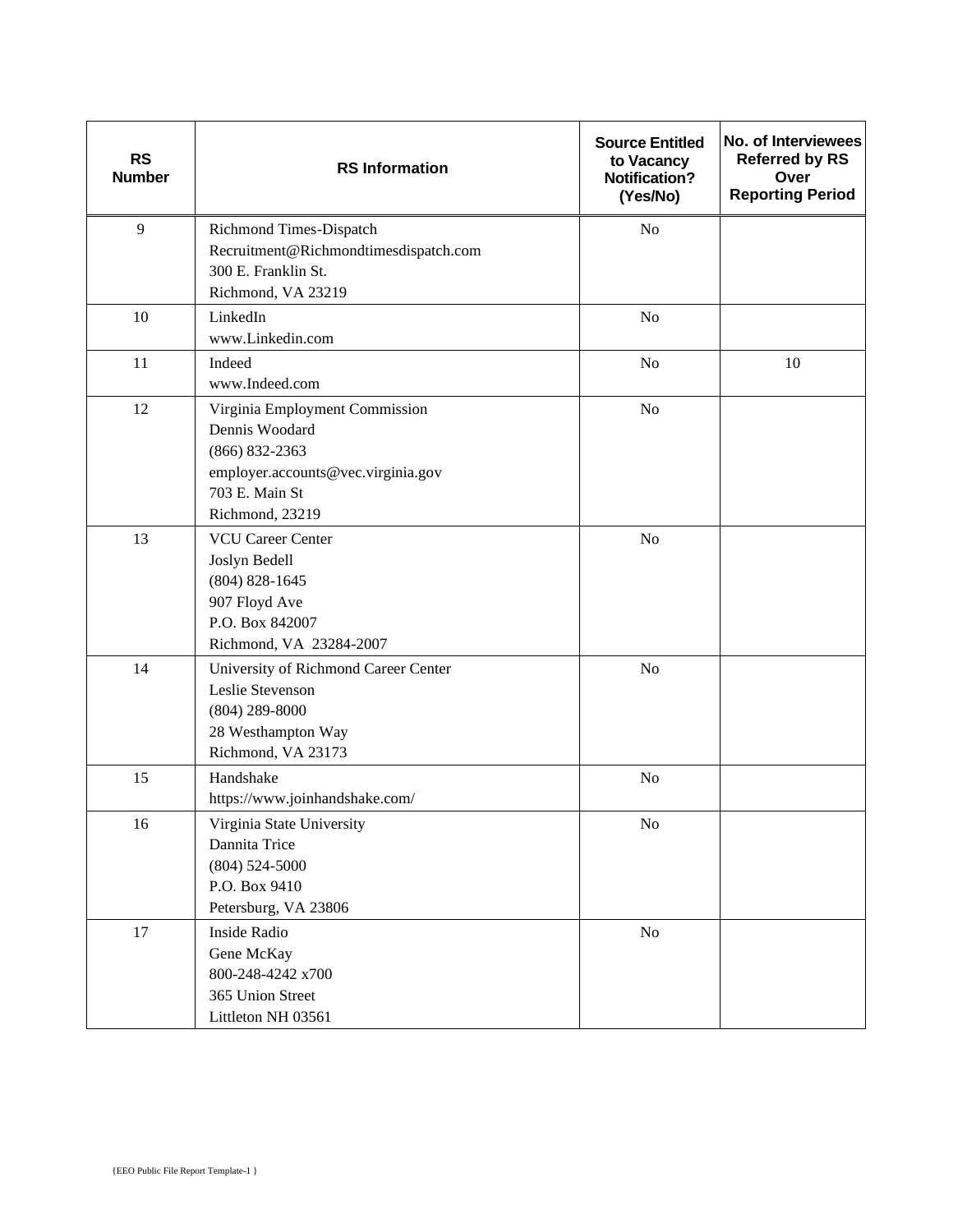| <b>RS</b><br><b>Number</b> | <b>RS</b> Information                                                                                                                                    | <b>Source Entitled</b><br>to Vacancy<br><b>Notification?</b><br>(Yes/No) | No. of Interviewees<br><b>Referred by RS</b><br>Over<br><b>Reporting Period</b> |
|----------------------------|----------------------------------------------------------------------------------------------------------------------------------------------------------|--------------------------------------------------------------------------|---------------------------------------------------------------------------------|
| 18                         | Radio Advertising Bureau (RAB)<br>Sheena Calton<br>$(212) 681 - 7200$<br>1320 Greenway Drive, Suite 500<br>Irving, Texas 75038                           | N <sub>o</sub>                                                           |                                                                                 |
| 19                         | National Urban League<br>Yolanda Richardson<br>212-558-5300<br>120 Wall Street<br>New York, NY 10005                                                     | N <sub>o</sub>                                                           |                                                                                 |
| 20                         | Northern Virginia Community College<br>Career and Experiential Learning Services<br>$(703)$ 323-3000<br>7630 Little River Turnpike<br>Annadale, VA 22003 | N <sub>o</sub>                                                           |                                                                                 |
| 21                         | Hampton University<br>Karen Weaver<br>757-727-5331<br>Career Counseling and Planning Center<br>2 Frissell Street<br>Hampton, VA 23668                    | N <sub>o</sub>                                                           |                                                                                 |
| 22                         | George Mason University<br>Sara Chandler<br>703-993-2370<br><b>University Career Services</b><br>4400 University Drive, MS 3B6<br>Fairfax, VA 22030      | No                                                                       |                                                                                 |
| 23                         | Virginia Association of Broadcasters<br>Christina Sandridge<br>(434) 977-3716<br>250 West Main Street<br>Suite 100<br>Charlottesville, VA 22902          | N <sub>O</sub>                                                           |                                                                                 |
| 24                         | In person job fair                                                                                                                                       | No                                                                       | $\overline{2}$                                                                  |
| 25                         | <b>Internal Transfer/Promotion</b>                                                                                                                       | No                                                                       | 1                                                                               |
|                            | <b>TOTAL INTERVIEWEES OVER REPORTING PERIOD</b>                                                                                                          |                                                                          | 43                                                                              |